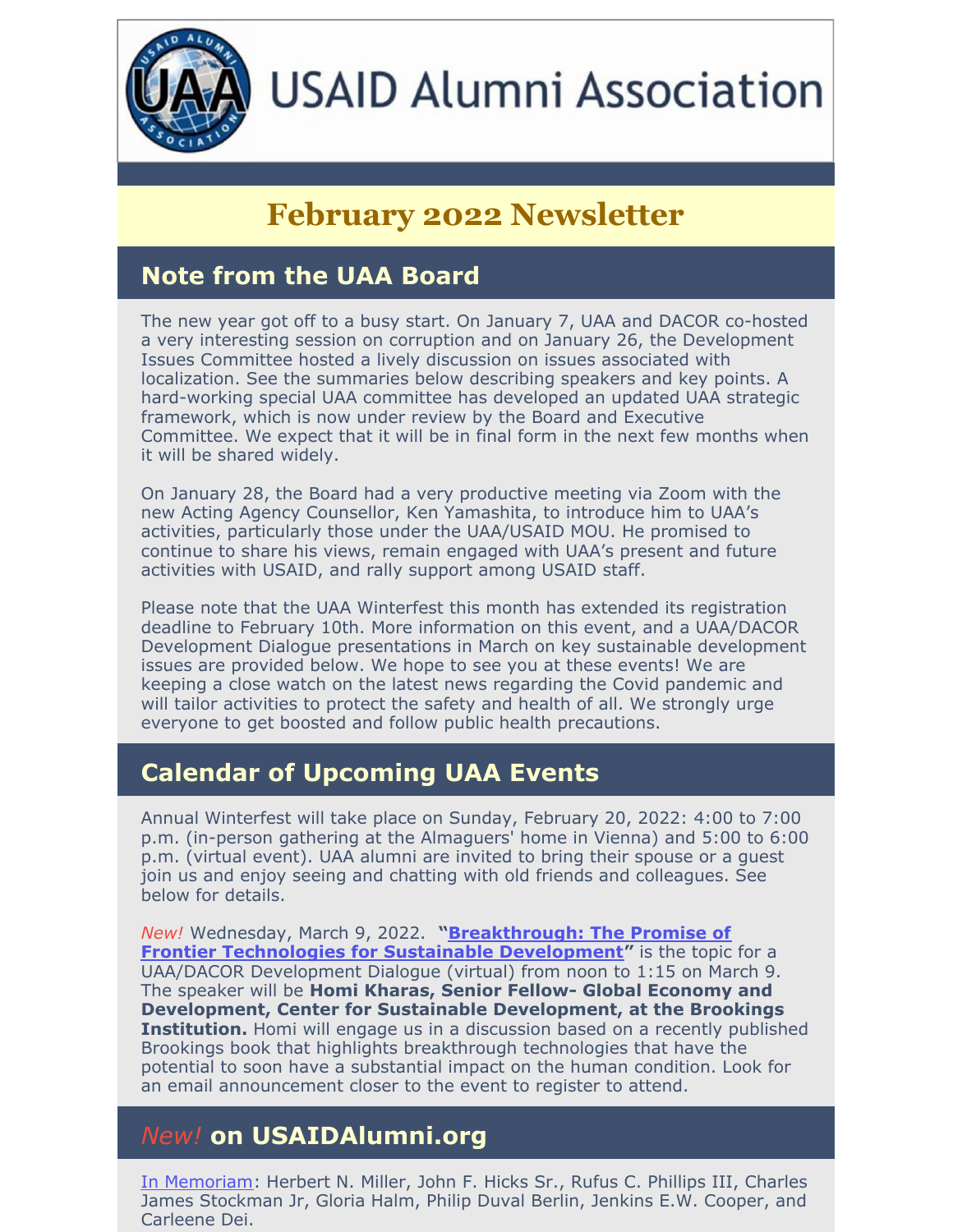[Articles](https://usaidalumni.org/development-issues/articles/): Our February newsletter offers four new articles:

- *New!* **A History of USAID: John Norris and Wade Warren on the CGD Podcast** *(CGD by Sarah Rose, December 13, 2021)*
- *New!* **USAID Contractors denounce Agency's betrayal of thousands of Afghans who carried out its mission** (The Intercept.com, January 23, 2022)
- *New!* **Women who reached USAID's top ranks allege gender pay [discrimination](https://www.devex.com/news/women-who-reached-usaid-s-top-ranks-allege-gender-pay-discrimination-101519?)** (Devex by Michael Igoe, January 24, 2022)
- *New!* **USAID Distributes Aid To Prevent Corruption in Indonesia** *(Tempo, Source United States/Indonesia Society Daily Bulletin, January 27, 2021)*

Bulletin Board: The Bulletin Board section is not available this month due to a critical error during the upgrading of the SSL certificate for the website.

## **Join us for the Annual Winterfest!!**

#### **We have extended the registration deadline to February 10, so you have a few days remaining to sign up to join the fun!**

UAA alumni are invited to bring their spouse or a guest to the eighth Annual Winterfest, our casual late afternoon gathering to get us through the remainder of the cold winter weeks. Join us and enjoy seeing and chatting with old friends and colleagues. This is a free event for UAA members and those eligible to become members.

Date: Sunday, February 20, 2022

Time: 4:00 to 7:00 p.m. (in-person gathering at the Almaguers) 5:00 to 6:00 p.m. (virtual event on Zoom)

Location: Residence of Frank and Antoinette Almaguer in Vienna, Virginia. Specifics will be provided along with confirmation of sign-up for this event. Coordinates for Zoom access will also be provided to all who sign-up on or before the February 10<sup>th</sup> deadline.

Covid Requirements: In-person attendees must be vaccinated/boosted and wear masks while indoors except when eating/drinking.

Dress: Totally Casual

RSVP: Please send acceptances, no later than Thursday, February 10.

Click **[here](https://conta.cc/3mB5DFR) to sign-up to attend in-person.**

Click **[here](https://conta.cc/3ENblLc) to sign-up to participate virtually (on Zoom).**

If the weather threatens, the snow date is Sunday, February 27. Also, if the pandemic worsens, the Winterfest will be held virtually **only** virtually, via Zoom. Those who have signed up will be notified by email. You may also check the UAA website for any change in plans.

**To Cancel your [sign-up:](https://conta.cc/3solrhD)** If your plans change, you may **cancel your signup at any time by clicking here**.

### **Population & Reproductive Health Staff Reunion**

The former Directors of the PRH Office (Joe Speidel, Steve Sinding, Duff Gillespie, Elizabeth Maguire, Margaret Neuse, Scott Radloff) are organizing for a 2022 Reunion of former USAID staff who worked for the international family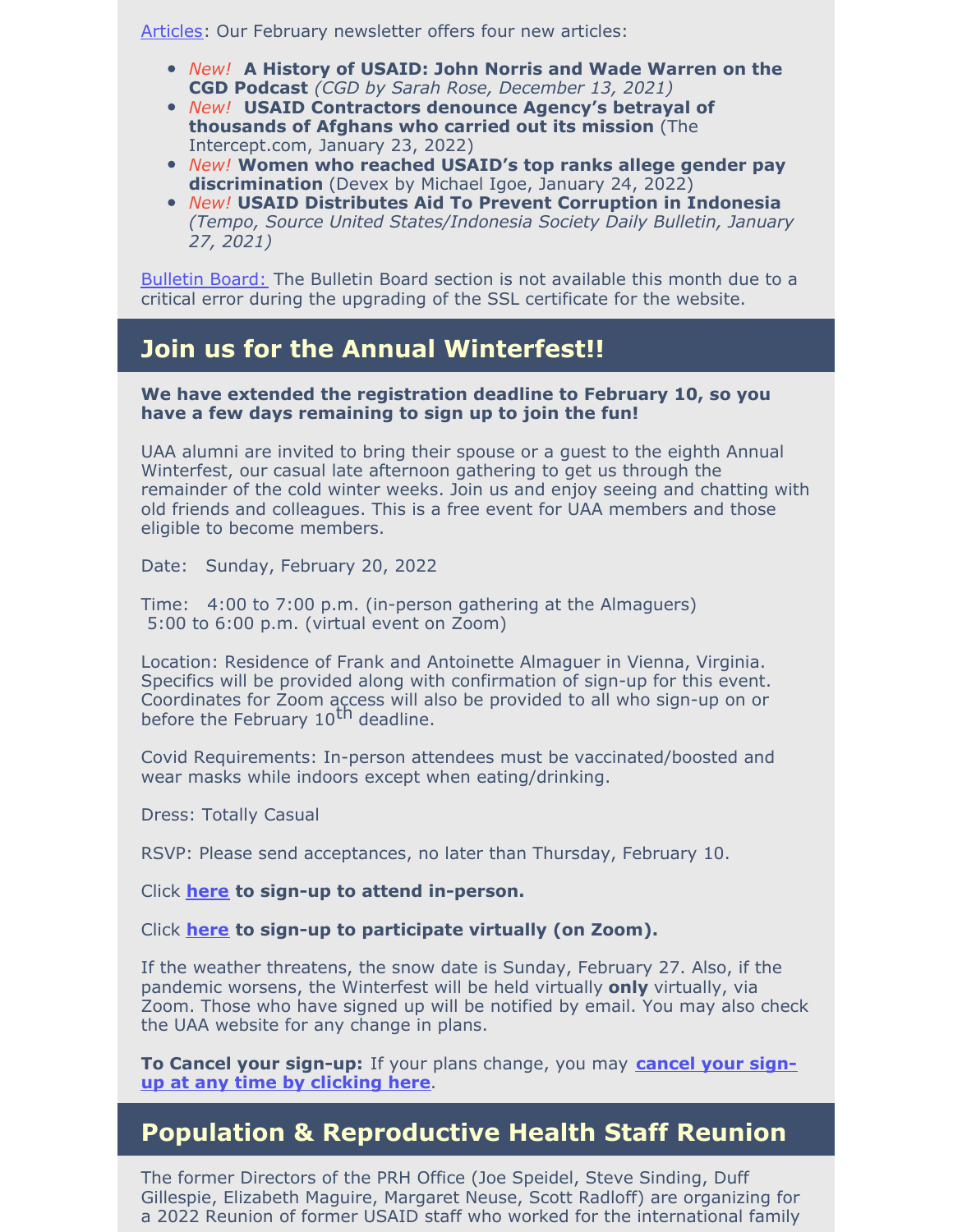planning/reproductive health program, no matter the hiring mechanism, either in the Office, Regional Bureaus, or Field Missions. The Reunion is an opportunity to renew friendships, reminisce, celebrate our achievements, and reflect on our disappointments. They would like to mix serious reflection with some humor/merriment, while providing time for folks to meet, greet, and reconnect. A registration fee, amount still to be determined, will be charged to finance this event. At this juncture, they would like for you to:

(a) **Hold the date**: They are provisionally scheduling the event for November 4-5, 2022 in Washington DC with a reception on Friday evening, break-out sessions reviewing our history by decade intermixed with open space for reconnecting during the day on Saturday and a closing gala dinner Saturday evening.

(b) **Indicate your interest**: If you are interested in attending, please contact Steve Sinding and he will add you to their contact list for future communications about this event. You can reach Steve at: *[ssinding@gmail.com](mailto:ssinding@gmail.com)*

(c) **Forward this information to colleagues**: As they have no contact list for former staff, we are relying heavily on word-of-mouth and would appreciate your sharing this information with your colleagues who worked for USAID's FP/RH program. Their success in reaching everyone depends on everyone pitching in.

# **UAA 2022 Membership Contributions are due!**

Making a Contribution for 2022 Membership

Membership in UAA is on a calendar year basis. All those whose contribution(s) are received between December 1, 2021, through November 30, 2022, will be considered members for 2022. For membership eligibility, suggested contribution levels, payment options, and how to join, see the listing on the left-side of the home page of the UAA website: [https://www.usaidalumni.org](https://www.usaidalumni.org/).

One payment option to consider is making a Qualified Charitable Contribution from your IRA as your membership contribution for the year, which can be for part or all of your required minimum distribution. (Unfortunately, this option is not available from the Thrift Savings Plan.) Please consult <https://www.irs.gov/publications/p590b> for IRS information on this option.

#### Eligibility for UAA Member-Only Events through March 31, 2022

For UAA contributing member-only events between December 1, 2021, and March 31, 2022, both those who were members for 2021 and those who have become members for 2022 may attend. After March 31<sup>st</sup>, 2022, contributing membership for 2022 will be required for attendance at contributing memberonly events.

For questions, please contact [office@usaidalumni.org](mailto:office@usaidalumni.org).

# **UAA Development Issues**

#### **Localization**

On Wednesday, January 26th, the Development Issues Committee hosted a virtual discussion on "Localization of Development Assistance and the Implications for USAID Programming."

The discussion was led by:

Ambassador Donald Steinberg, currently serving as an Expert Advisor to the USAID Administrator focusing on expanding locally-led development.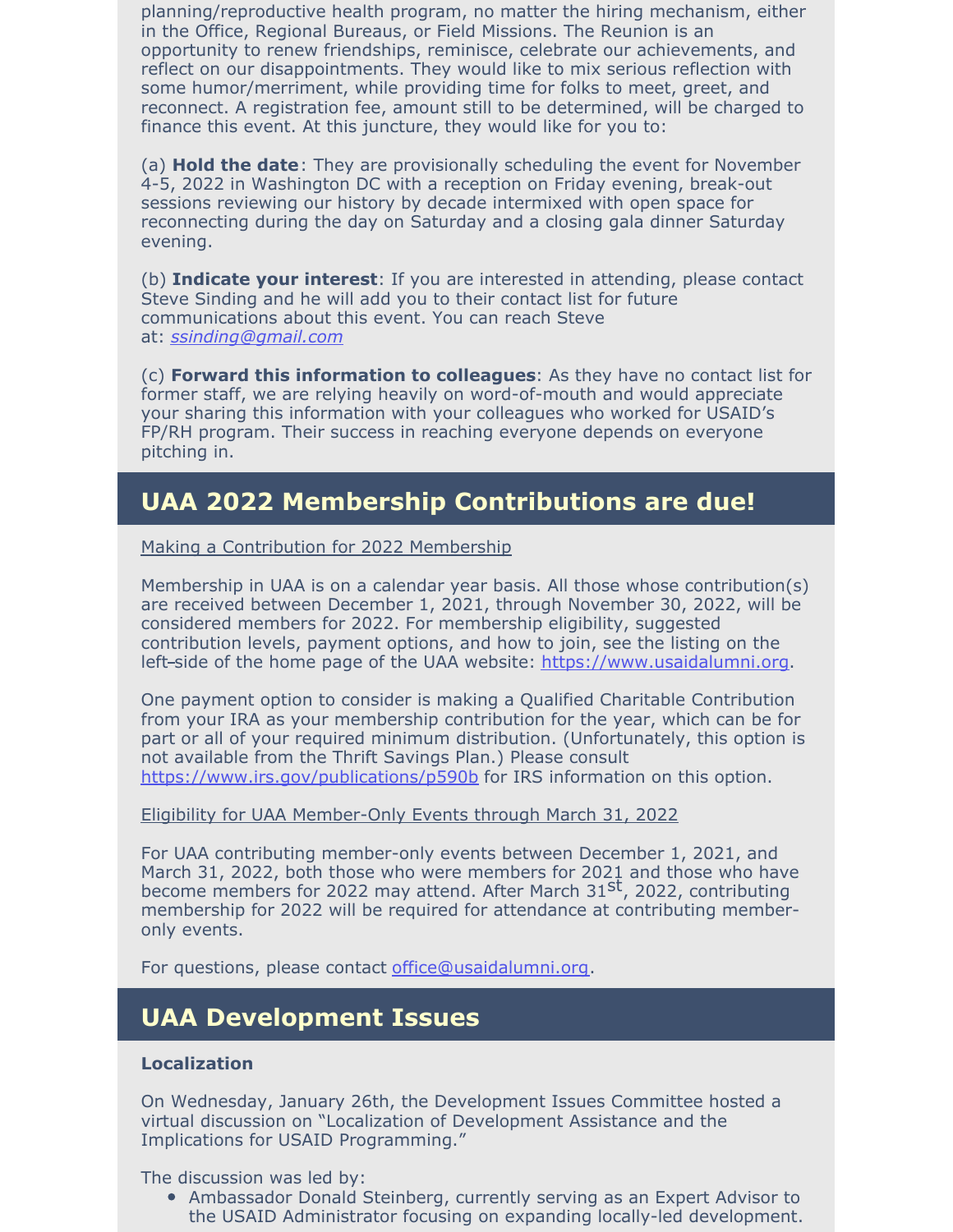- Natalie Africa, Chief of Staff to the Africa Director of the Gates Foundation, based in South Africa.
- Betty Wilkinson, Chief Executive Officer of Financial Services Deepening Zambia.







Donald Steinberg Natalie Africa Betty Wilkinson

The discussion focused on the promise and challenges of implementing Administrator Power's commitment to increasing the Agency's work with local, country-based organizations. Ambassador Steinberg summarized the steps the Agency has taken over the past few months to launch the localization initiative, Betty Wilkinson provided perspective from a field-based local implementer, and Natalie Africa offered comments on the Gates Foundation's efforts to forge partnerships with local organizations.

A detailed summary of the discussion may be viewed on the UAA website by clicking **[here](https://usaidalumni.org/wp-content/uploads/2022/02/Summary-Record-2022-01-26.pdf)**.

# **UAA-DACOR Development Dialogue**

#### **Combating Corruption: Democracy Summit Follow-Up**

On January 7, 2022, at the year's first UAA/DACOR Development Dialogue, Shannon Green, Senior Advisor to the USAID Administrator and Executive Director, USAID's Anti-Corruption Task Force, in conversation with UAA's Larry Garber, gave a terrific account of her office's remarkable level of activity in the seven months since it was created.



Shannon Green



Larry Garber

Their discussion highlighted "Combating Corruption: Democracy Summit Follow-Up" but also much more as AID seeks to raise anti-corruption work to a much higher level of importance than ever before, implementing a major initiative of President Biden and A/AID Samantha Power.

Watch the full program, including the Q&A period, by clicking **[here](https://vimeo.com/663494250/438700d643)**.